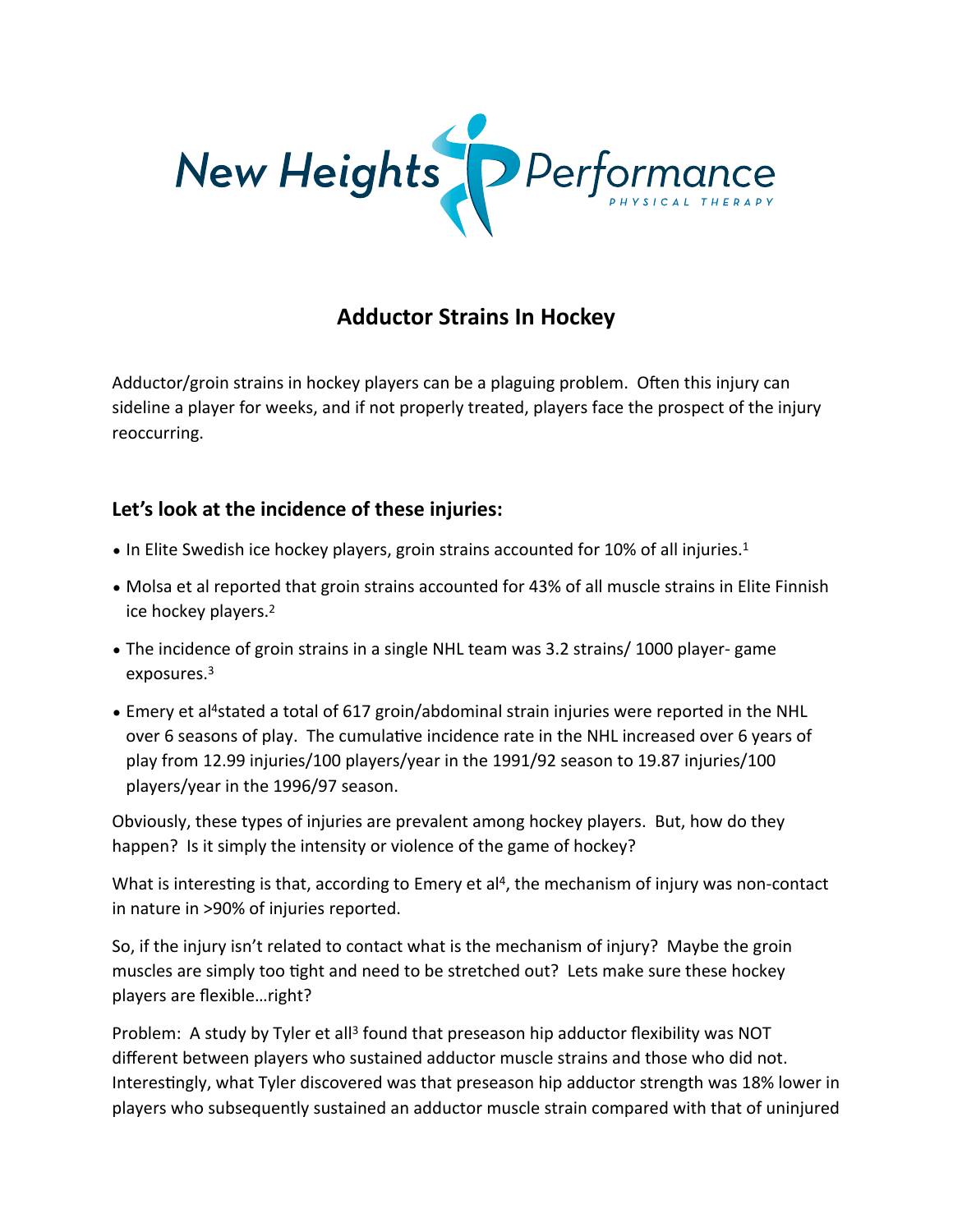players. He also found that a player was 17 times more likely to sustain an adductor muscle strain if his adductor strength was less than 80% of his abductor strength. This suggests that there is a muscle imbalance problem at work and that stretching may not be the answer; in fact, may worsen the problem.

So, what do we do now? Seems we need to strengthen the adductor to fix the muscle imbalance problem right? Yes, but let's dive deeper into this problem.

## **Mechanics Of The Problem:**

Hockey players, like most athletes, assume an "athletic stance" for their sport. But, is this a desirable position? The typical butt out, chest up "athletic stance" forces the athlete into an extended posture. This extended posture drives the pelvis into an anterior tilt and outflare which tightens the back extensors and hip flexors. By contrast, this position weakens the hamstrings,abdominals and adductors because these muscles have been forced into a lengthened position. And, as we know, when the sarcomere is stretched from it's resting length, contact between the actin and myosin myofilaments decreases and thus the number of cross-links that can be made diminishes. Consequently, the force of contraction decreases. Specifically, the adductor muscles have been altered because of the anterior rotation and outflare of the pelvis forcing the femur into a state of abduction further lengthening the muscle putting it at risk as it tries to act a a stabilizer in a closed chain environment.

At New Heights Performance Physical Therapy we respect the position of the pelvis and ribcage as an influence on muscle activity and compensatory patterns.